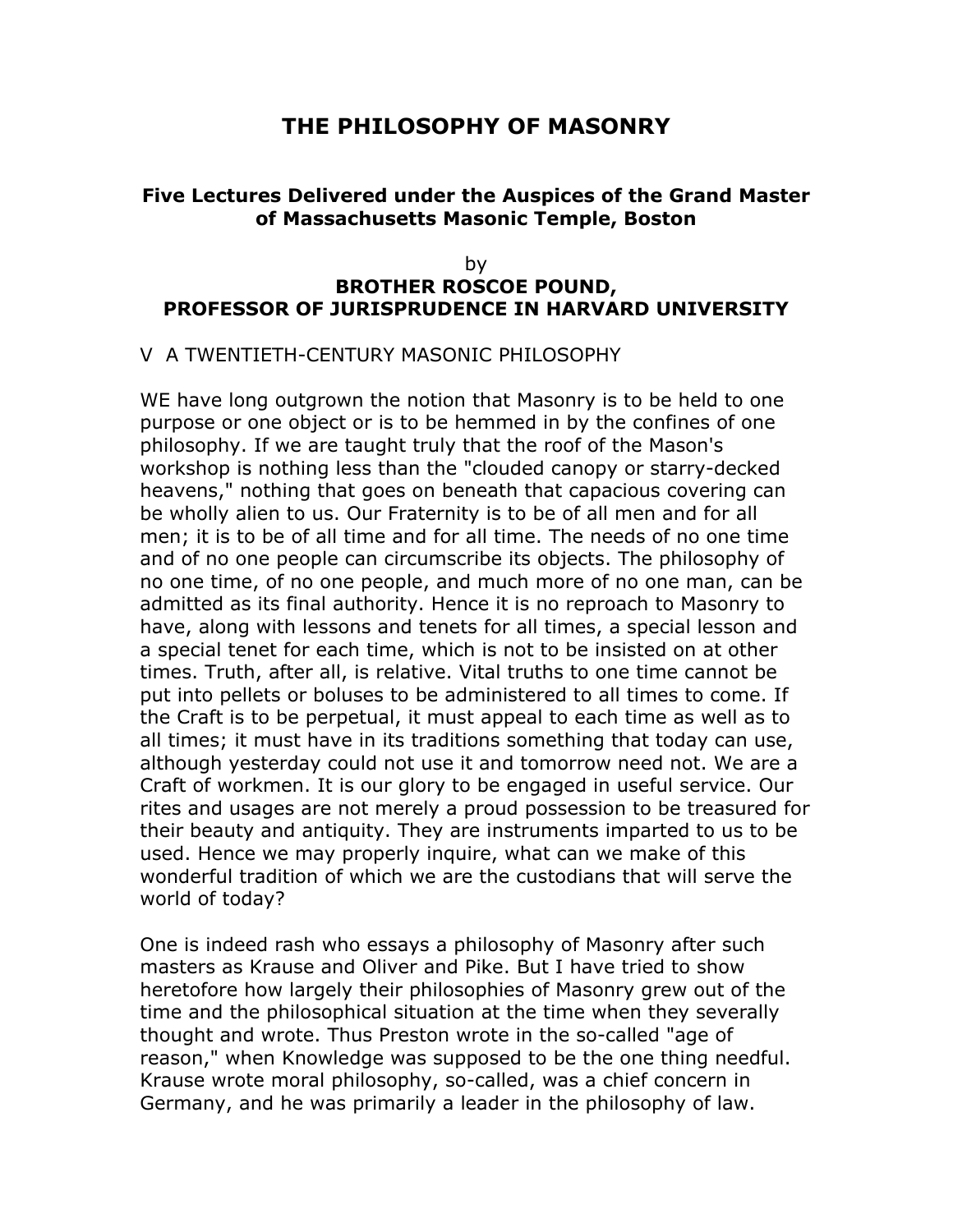Oliver wrote under the influence of Romanticism in England, at a time when German idealism was coming into English thought. Pike wrote under the influence of the reaction from the materialism of last half of the nineteenth century and under the influence of the nineteenth century metaphysical method of unifying all things by reference to some basic absolute principle.

In the same way a present-day philosophy of Masonry will necessarily relate itself to present-day modes of thought and to the present situation in philosophy. Consequently we may predict that it will have four characteristics.

1. Its metaphysical creed will be either idealistic-monistic--or else pragmatist-pluralistic. Although my personal sympathies are with the latter view, so that in a sense I should range myself with Preston and Krause rather than with Oliver and Pike, I suspect that our twentiethcentury Masonic philosopher will adhere to the former. He will probably hold, to quote Paulsen, that "reality, which is represented to our senses by the corporeal world as a uniform system of movements, is the manifestation of a universal spiritual life that is to be conceived as an idea, as the development of a unitary reason, a reason which infinitely transcends our notions." Hence he will probably range himself with Oliver and Pike. But he will despair of comprehending this reason through knowledge or through tradition or of completely expressing it in a single word. And so, if by chance he should be a pragmatist, the result will not be very different, since the philosophy of Masonry is a part of applied philosophy and the results count for more than the exact method of attaining them. Moreover in the three following characteristics, idealist and pragmatist will agree, merely coming to the same results by different routes.

2. Its psychology will be voluntaristic rather than intellectualistic; that is, under the influence of modern biology it will insist upon giving a chief place to the will. It will have faith in the efficacy of conscious human effort.

3. What is more important for our purpose, its standpoint will be teleological. To quote Paulsen once more: "Ethics and sociology, jurisprudence and politics are about to give up the old formalistic treatment and to employ instead the teleological method: purpose governs life, hence the science of life, of individual as well as of collective life, must employ this principle." In other words, as it would have been put formerly, the philosophy of Masonry will be treated as a part of practical rather than of pure philosophy.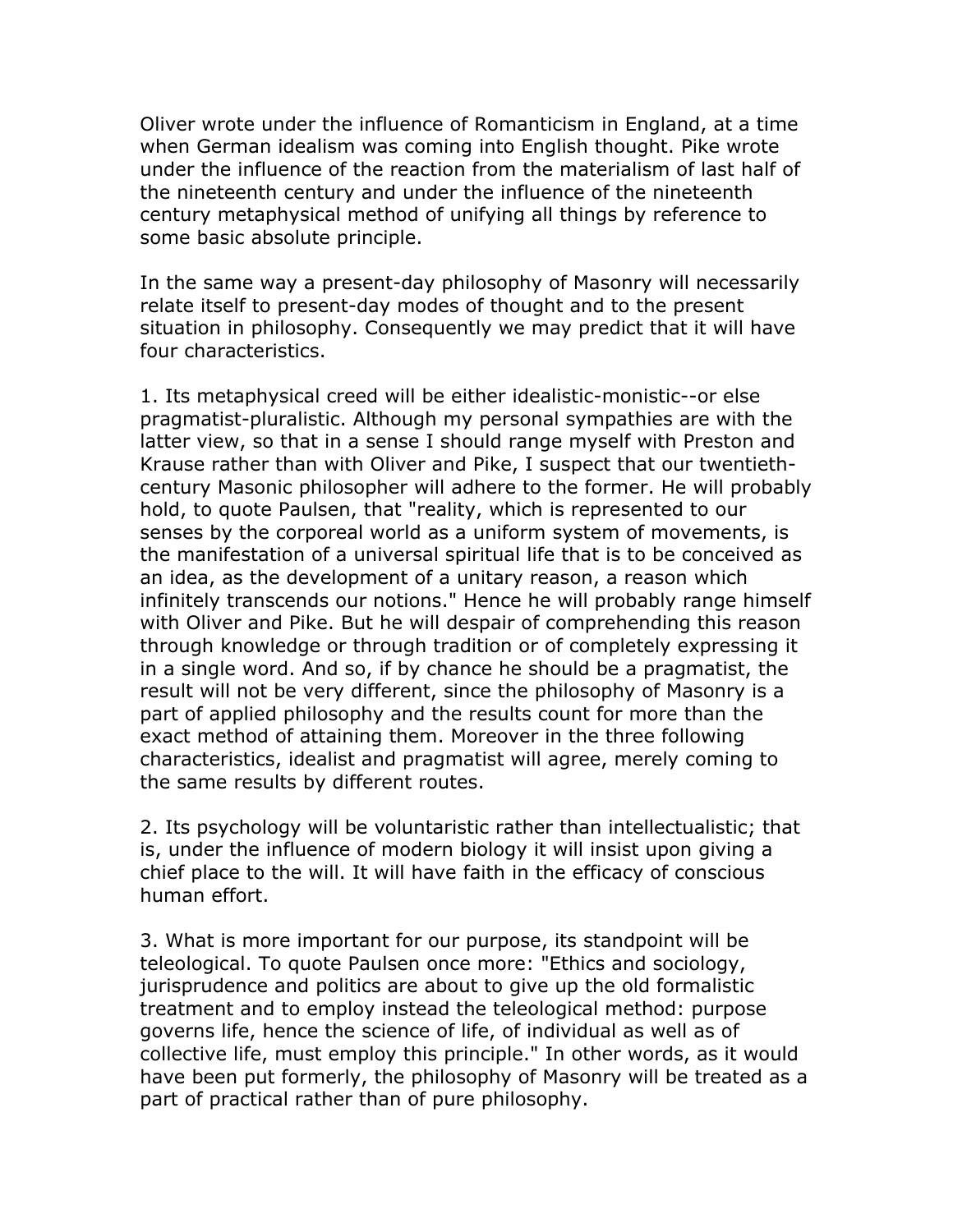4. It will have its roots in history. This is the distinguishing mark of modern philosophical thought. The older philosophies conceived of reality along the lines of mathematics and of the physical sciences. Today we endeavor to interpret nature historically. As Paulsen says, we essay to interpret it "according to a logical genetical scheme."

Such are the lines which modern philosophy is following, and such, we may be confident, are the lines which the philosophy of Masonry will follow, unless, indeed, some philosopher of the stamp of Krause, capable of striking out new paths in philosophy at large, should busy himself with this special field. Can we construct a philosophy of Masonry that will conform to these lines ? In attempting to answer this question, I should lay down three fundamental principles at the outset: (1) We must not be dogmatic. We must remember that our ideal is the ideal of an epoch, to serve the needs of time and place. (2) Nevertheless we must seek an end. We must have before us the idea of purpose, since we are in the realm of practical philosophy. (3) We must base our conception of the ideal of our Masonic epoch and our idea of purpose upon the history of institutions. Thus we get three modes of approach to our immediate subject.

1. Let us first turn to the current philosophies and inquire what they may do for us. How far may we build on some one or on all of them? What does Masonry call for which they can or cannot give?

The oldest and perhaps the most authoritative system of philosophy current today is absolute idealism, in many forms, indeed, but with a recognizable essential unity. This philosophy puts life in a world of thought. It thinks of the world of experience which we perceive through our senses as appearance. Reality is in the world of thought. But these are not two distinct worlds. Rather they are related as cause and effect, as that which animates and that which is animated. It regards God, not as a power outside of the world and transcending it, but as that which permeates it and connects it and gives it unity. It regards reality as a connected, a unified whole and conceives that life is real in so far as it is a part of this whole. Hence it conceives we must turn steadfastly and courageously from the superficial realm of appearance in which our senses put us, and set ourselves "in the depth of reality"; we are to bring ourselves into relation with the whole and to develop ourselves from within so as to reach the whole. To use Eucken's phrases, each life is to "evolve a morality in the sense of taking up the whole into one's own volition" and subjecting "caprice to the necessity of things," that is, to their necessary inner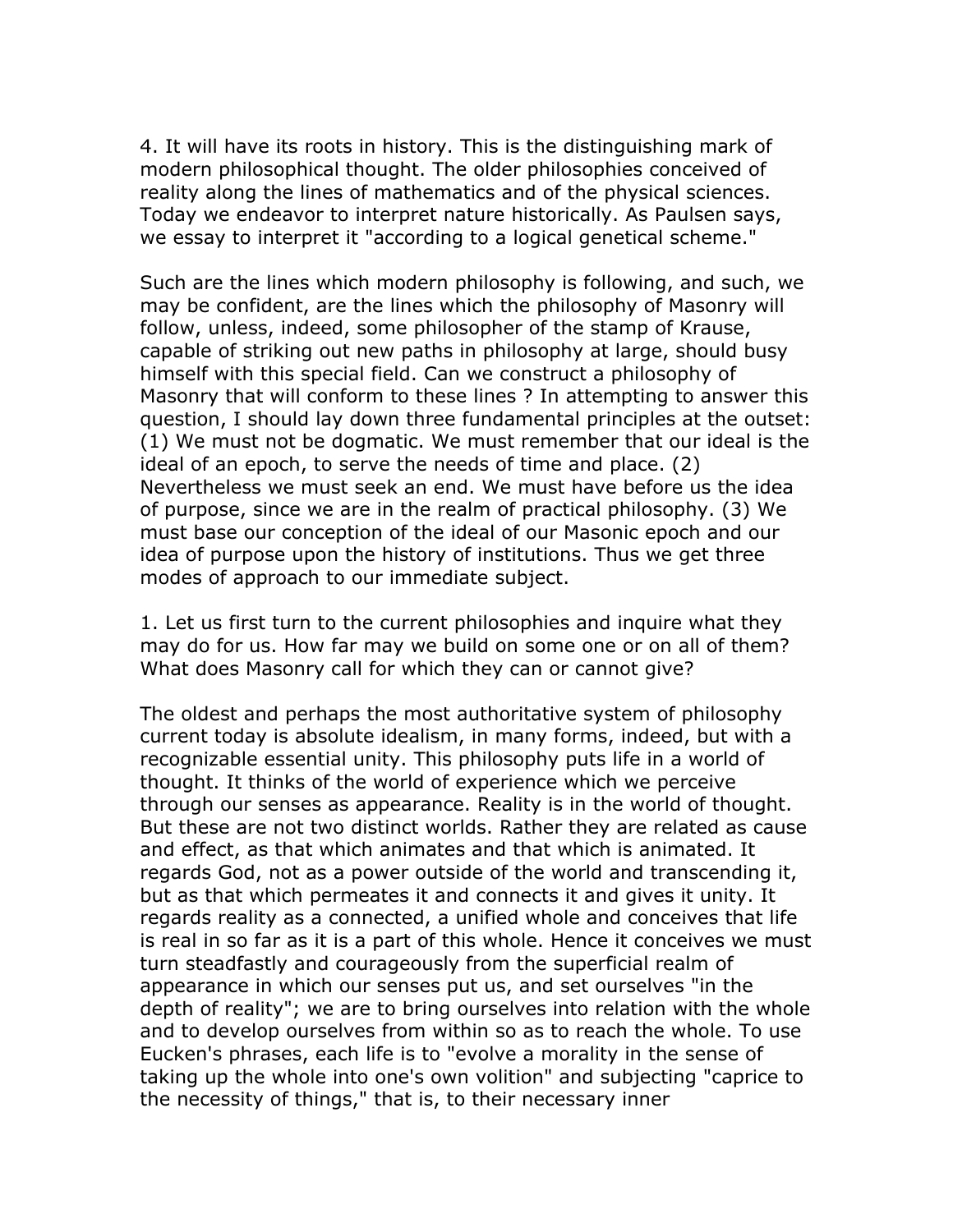interconnection. In this theory of life, the central point is spiritual creative activity. Everything else is but the environment, the means or the logical presupposition. Man is to be raised above himself and is to be saved by spiritual creation.

This philosophy of scholars and for scholars is not a philosophy for Masons. Indeed Pike said of his idealistic system of Masonic philosophy that it was not the Masonry of the multitude. And for this very reason that it is essentially aristocratic, the old idealistic philosophy is fighting a sure though obstinate retreat in our democratic age. There are periods of creative energy in the world and there are periods in which what has been created is organized and assimilated. In the periods of creation, those to whom spiritual creative power is given are relatively few. In a period of assimilation they are few indeed. In such a time, to quote Eucken, the life pictured by the idealist "tends to become mere imagination." "The man imbued with [its] spirit . . . easily seems to himself more than he is; with a false self-consciousness talks and feels as if he were at a supreme height; lives less his own life than an alien one. Sooner or later opposition must necessarily arise against such a half life, such a life of pretence, and this opposition will become especially strong if it is animated by the desire that all who bear human features should participate in the chief goods of our existence and freely co-operate in the highest tasks. . . And so the aristocratic character of Immanent Idealism produces a type of life rigidly exclusive, harsh and intolerable."

Another type of philosophy, which has become more and more current with the advance of science, has been called Naturalism. This philosophy rejects the spiritual life entirely, denying its independence and holding it nothing but a phase or an incident of the existence revealed by the senses. There is no spiritual sphere. Of itself, the spiritual can create nothing. Nor is life anything in itself. All things are valued in terms of biology and of economics. Nothing is intrinsically valuable. Truth means only correct adjustment to the environment; the good is that which best preserves life; the moral is that which makes for social life; the beautiful is a form of the useful. Self preservation is the real inspiration of conduct. I need not argue that this is not a philosophy for Masons, who have faith in God for one of their landmarks. Whatever else we may be consistently with a naturalistic philosophy, we cannot be Masons. For if there is any one test of a Mason it is a test wholly incompatible with this rejection of the spiritual.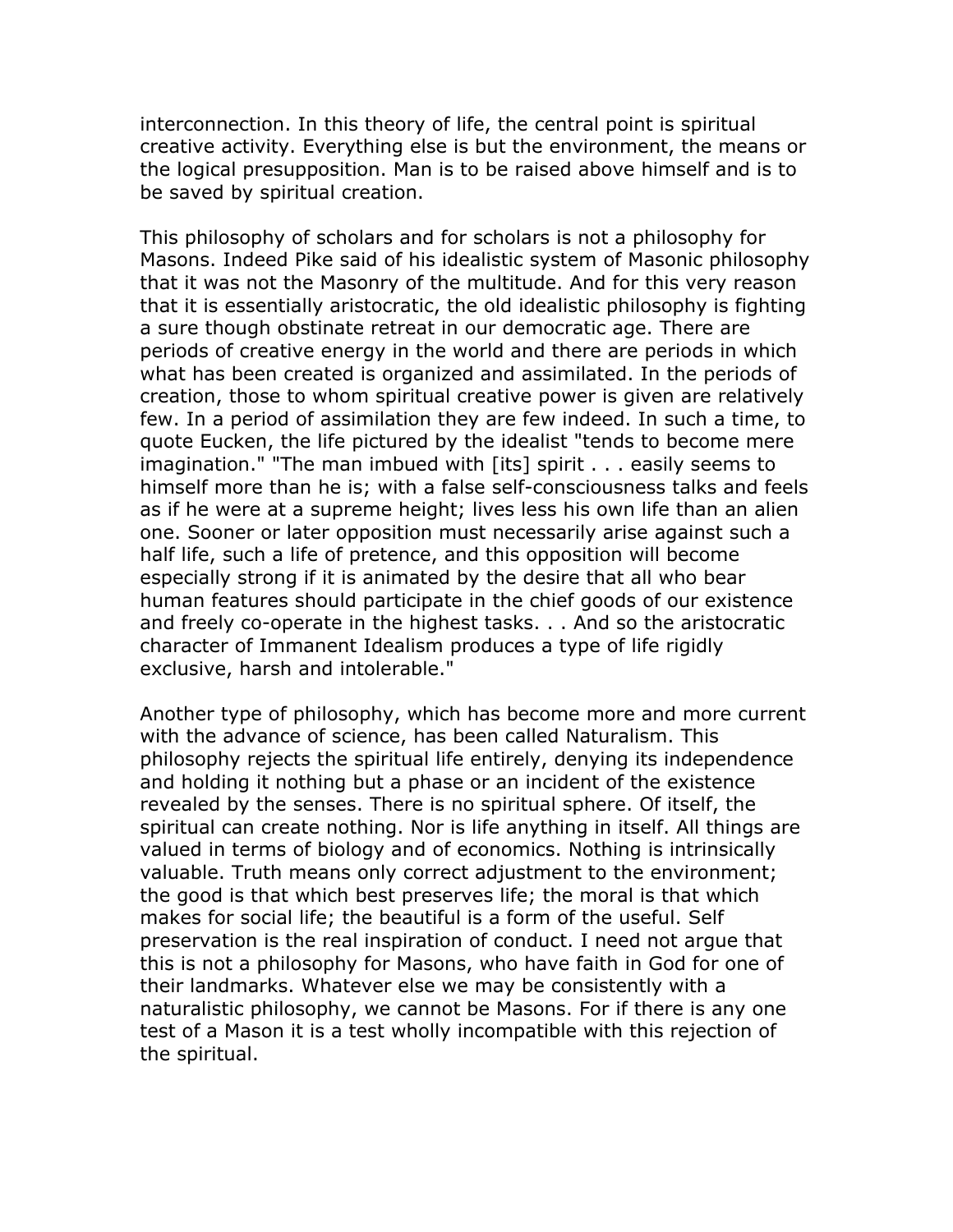Closely connected with naturalism are a variety of social philosophies which have come to have much vogue and in one form, socialism, have given rise to an active propaganda involving almost religious fervor. These philosophies reject the individual life, and hence the individual spiritual life. So far as the individual will is regarded it is because of a social interest in the individual social life. As political or social philosophies some of these systems have very great value. But when they are expanded into universal systems and make material welfare in society--a very proper end in political philosophy--the sole end of the individual life, when they reject the spiritual independence of the individual by making "the judgment of society the test of truth" and expect him to submit his views of good and evil to the arbitrament of a show of hands, when they ignore individual creation and think only of distributing, they run counter to Masonic landmarks, so that we cannot accept them and continue to be Masons. For we hold as Masons that there is a spiritual part of man. We hold that the individual is to construct a moral and spiritual edifice within himself by earnest labor, not to receive one ready-made by a referendum to the judgment of society. Understand me. I do not assert that modern social philosophies are to be cast out utterly. In law, in politics, in social science some of them are achieving great things. But we must think of them as applications, not as universal systems. The problem of the individual life, the demands of the individual spiritual life, which they ignore, are matters of vital concern to the Mason, and he calls for a philosophy which takes account of them. To quote Eucken once more, we cannot assent that the "world of sense is the sole world of man" nor can we "find life entirely in the relation to the environment, be it nature or society."

 By way of revolt from naturalistic and social philosophies a modern movement has arisen which has been called aesthetic individualism. It is distinctly a literary and artistic movement and for that very reason ignores the mass of humanity and falls short of our basic Masonic requirement of universality. But it demands a moment's consideration as one of the significant modes of modern thought. In aesthetic individualism, we are told, "the center of life is transferred into the inner tissue of self-consciousness. With the development of this selfconsciousness, life appears to be placed entirely on its own resources and directed towards itself. Through all change of circumstances and conditions it remains undisturbed; in all the infinity of that which happens to it, it feels that it is supreme. All external manifestation is valuable to it as an unfolding of its own being; it never experiences things, but only itself." Hence to the aesthetic individualist the end is to "make all the relations and all the externals of life as individual as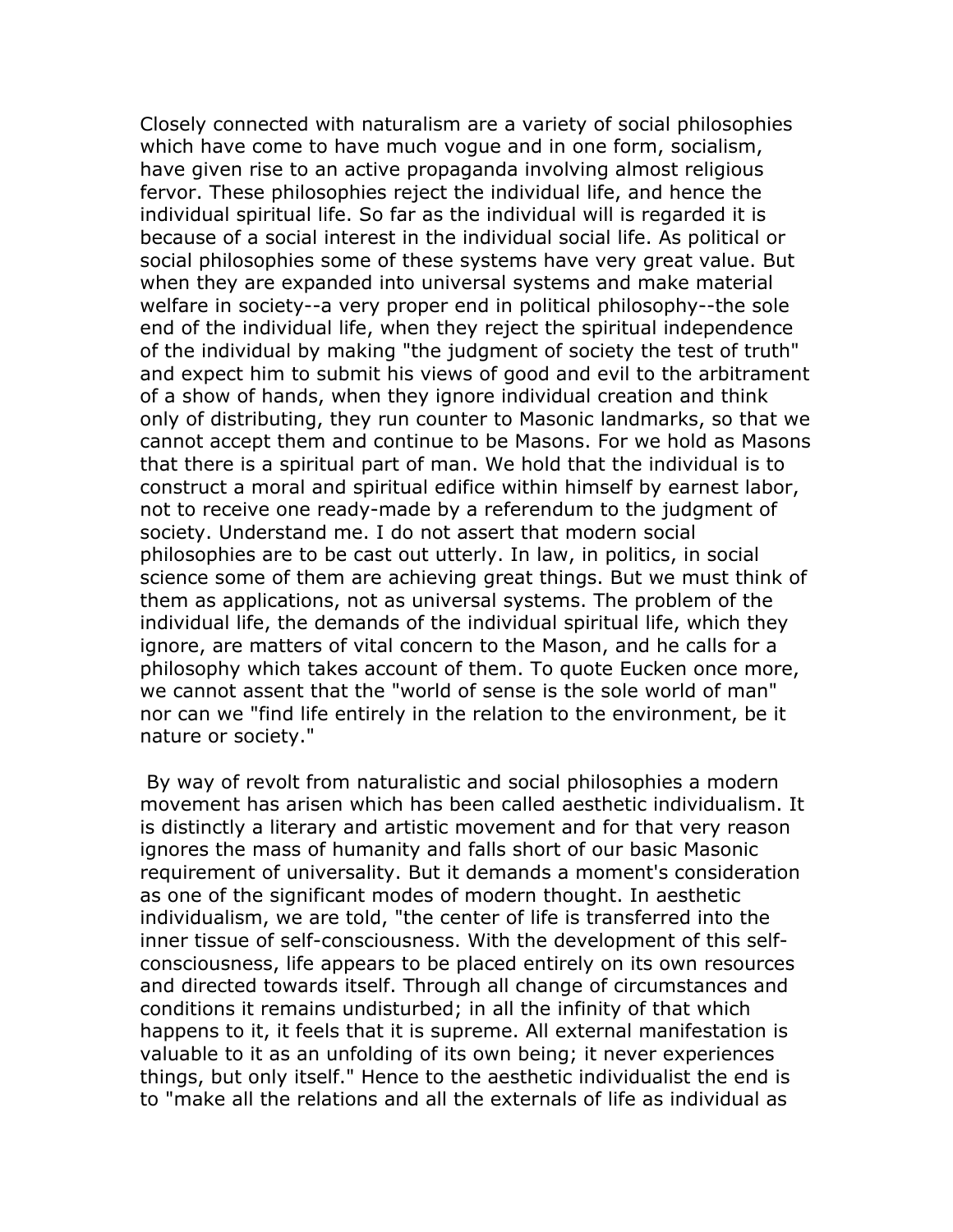possible." He is not to sacrifice the present to the future; he is to reject everything that subjects the development of life to universal standards; he is to ignore all those conventions that fit men into the social order and instead is to cultivate a free relation of individual to individual. To those who accept this doctrine "what is usually called morality is considered to be only a statute of the community, a means by which it seeks to rob the individualist the end is to "make all the relations and all the itself." This philosophy of artists and for artists is too palpably impossible for the Masonic philosopher to require further discussion.

If we turn from these disappointing modern theories of the end of life to systems of applied philosophy, we may do better. Here the idealists have a more fruitful program. Where Hegel regarded all things as the unfolding of an idea either logically or in experience, the recent followers of Hegel, who are the most active force in recent social philosophy, say rather that all social and political and legal institutions are manifestations of civilization. To them the idea which is unfolding in all things human is not some single metaphysical principle; it is the complex idea of human civilization. Our institutions are resultants of the civilization of the past and of attempts to adapt them as we received them, to the civilization of the present. Our task as members of society is to advance civilization by exerting ourselves consciously and intelligently to that end. Every man may do this in some measure in his time and place. So every man may, if he will, retard or obstruct civilization in some degree in his time and place. But from the fact that he is a man and as such a factor in society actually or potentially, he is charged with a duty of exerting himself to maintain and advance civilization, of which as the ultimate idea, society is a mere agent. So far as we may, we must each of us discover the principles which are presupposed by the civilization of today and we must exert ourselves consciously to mold institutions thereto and to regulate conduct thereby. The universal thing, the reality is civilization among men. To paraphrase a well-known formula, God is the eternal, not ourselves, that makes for civilization. Here, then, we have a modern system that comports with the fundamenta of Masonry and with our philosophical demands. It recognizes the spiritual side of man as something which civilization both presupposes and develops. It has a God. It is not for a scholarly or artistic aristocracy. It is of and for all men as partakers in and, if they will be, agents of a universal human culture. Moreover it meets our first requirement. It is not dogmatic. It recognizes that civilization is something that is constantly advancing and hence is changing. It realizes that civilization, for that very reason, is a matter of time and place and hence that the principles it presupposes at any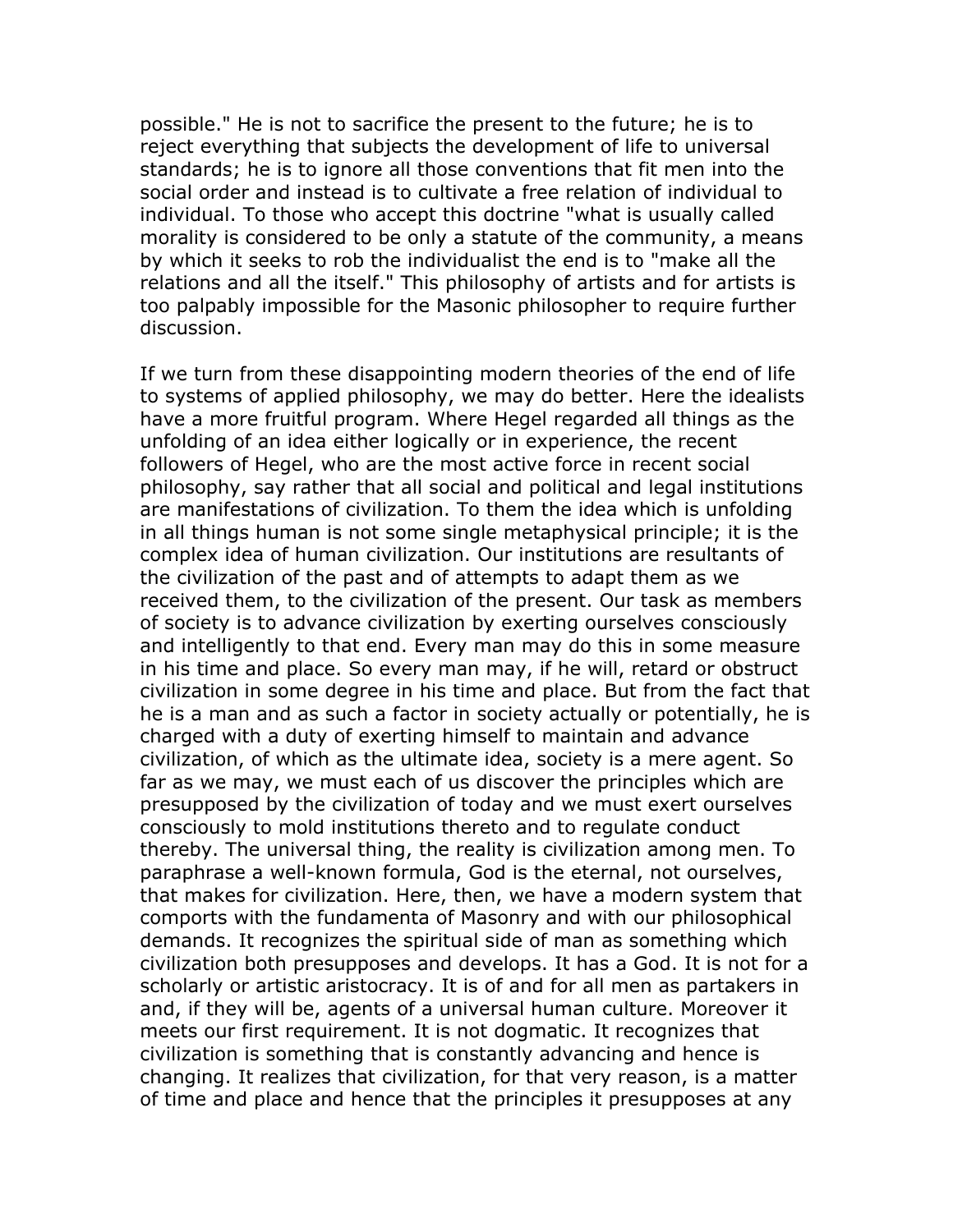time and place, which we take for our ideals, are ideals of an epoch and principles to serve the needs of time and place. And yet all these stages transient forms of human culture merge in a general and a constantly growing human civilization which is the reality both in ourselves and outside of ourselves.

2. Again the new idealism of practical philosophy meets our second requirement. Even though its adherents recognize that they have no absolute formula for all times, for all places, for all peoples, they have an end, they put before us a purpose. Each of us and all of us are to make for human civilization. Each of us by developing himself as a civilized, in the real sense, as a cultured man according to his lights and his circumstances can find reality in himself and can bring others and the whole nearer to the reality for which we are consciously or unconsciously striving--the civilization of mankind. The knowledge which Preston sought to advance, the perfection of man at which Krause aimed, the relation to God which Oliver sought to attain and the harmony and through it control of the universe which Pike took for the goal, may well be regarded as phases of and as summed up in the one idea of human civilization.

3. How far does this new idealism, or as its adherents call it, this neo-Hegelianism, meet our third requirement? Has it a sound basis in the history of human institutions generally and the history of our institution in particular? Here at least the Masonic neo-idealist is upon sure ground.

Anthropologists and sociologists have shown us that next to the family, which indeed antedates society, the most primitive and most universal of social institutions is the association of grown men in a secret society. The simplest and earliest of the institutions of social man is the "men's house"--a separate house for the men of the tribe which has some analogies among civilized peoples of antiquity, e.g. the common meal of the citizens at Sparta, the assembly of the men in the agora in an ancient Greek community and the meeting of the Roman citizens in assembly in the ancient polity of the Roman city. In this men's house of a primitive tribe is the center of social life. Here the most precious belongings of the community, its religious emblems and its trophies taken in war, are preserved. Here the young men of the tribe gather as a visible token of their separation from their families and their entrance upon the duties and responsibilities of tribal life. Here the elders and leaders have seats according to their dignity and importance. Women and children may not enter; it is the house of the grown men. This wide-spread primitive institution develops in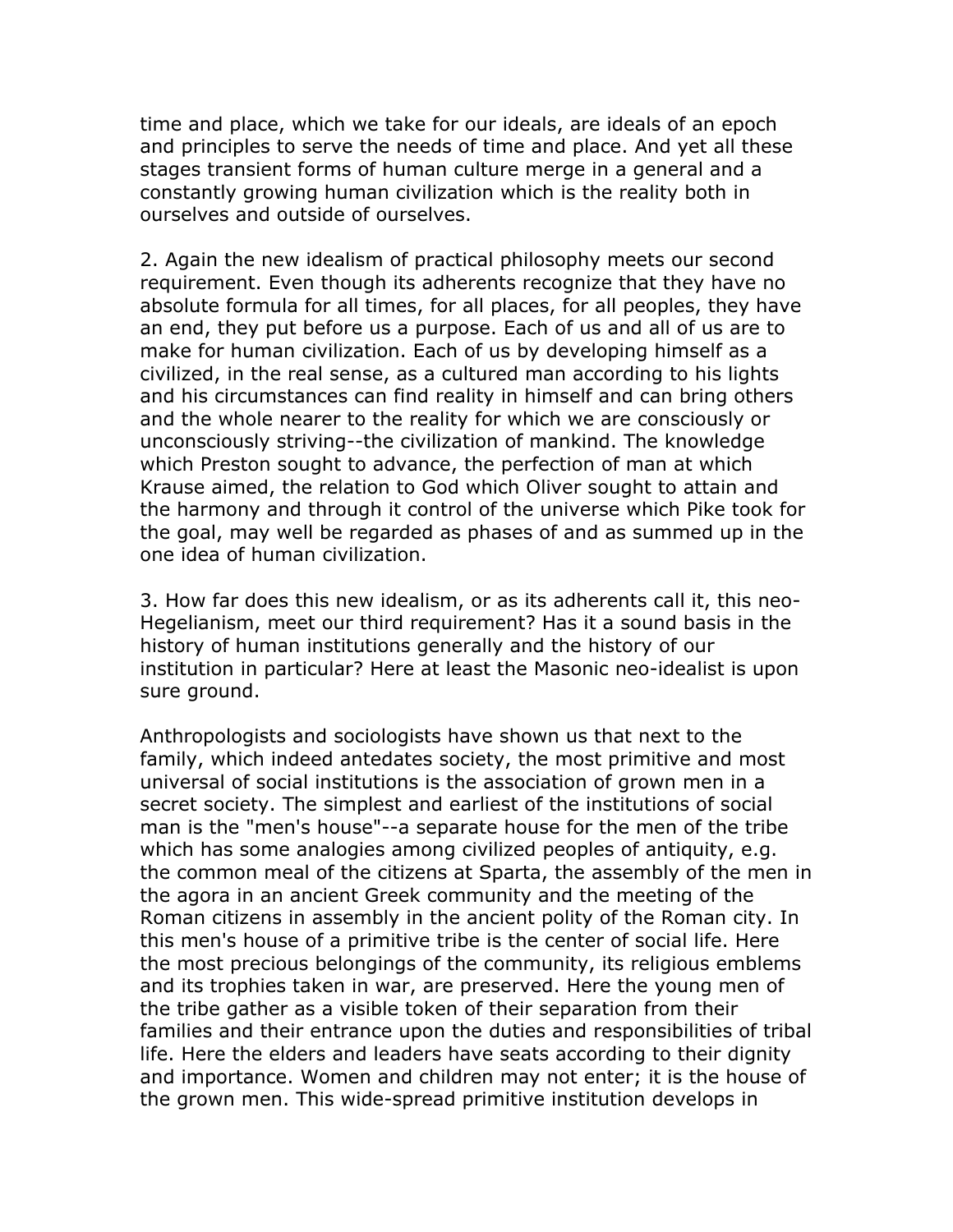different ways. Sometimes it results in what are practically barracks for the fighting men of the community, as at Sparta and among some primitive peoples today. Sometimes it becomes a religious center and ultimately in substance a temple. Usually it becomes the center of another stage of social development, that is, of what anthropologists call "the puberty initiation ceremonies" and thence of still another stage, the primitive secret society. And as these societies develop, replacing the earlier tribal puberty initiations, the men's house, as the seat of these organizations, becomes the secret lodge. Hence in this oldest of social institutions, rather than on the highest hills and in the lowest dales of our lectures, we may find the first Masonry.

It is a natural instinct, so sociologists tell us, that leads men of the same age, who have the same interests and the same duties, to group themselves accordingly and to separate to some extent from other groups. In obedience to this instinct, we are told that four classes of the male members of a tribe set themselves off: (1) The boys who have not yet arrived at puberty; (2) unmarried youths; (3) mature men on whom the duties and responsibilities of tribesmen rest, and (4) old men, the repositories of tribal wisdom and the directors of the community. On the attainment of puberty, the boy is taken into the men's house and as it were initiated into manhood. In due time he becomes tribesman and warrior. In process of time his eldest son has himself reached manhood and the father becomes an elder, retired from active service. Thus the men of the tribe become in substance a secret association divided into two or three grades or classes out of which, we are told, as a later development, grow the degrees of primitive secret societies. For the passage from one of these classes to another almost universally among primitive peoples is accompanied by secret initiatory ceremonies, and among almost all primitive peoples, the initiatory ceremonies at puberty are the most solemn and important event in a man's life. Usually they are more or less dramatic. They begin with some sort of ordeal. Often there is a symbolic raising from death to life to show that the child is dead and that a man has risen in his place. Often a great deal of symbolism is employed and there follows something very like a lecture, explaining the ceremony. Always they involve an impressive instruction in the science and the morality of the tribe and an impressive inculcation of obedience.

In time these initiatory ceremonies degenerate or develop, as the case may be, into tribal secret societies pure and simple, and with the progress of civilization and the rise of political and religious systems these societies also decay or lose their character. Thus eventually, out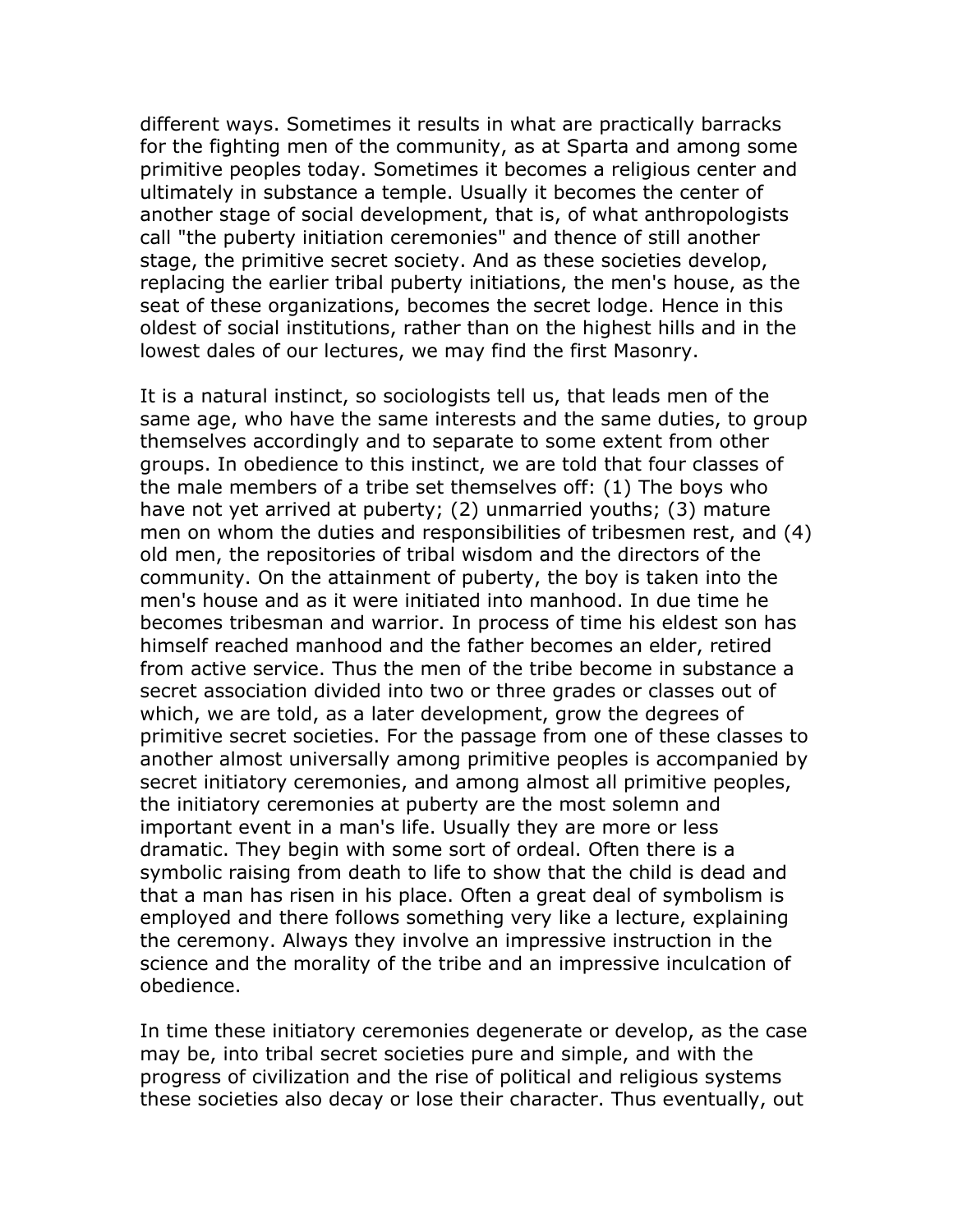of this primitive institution of the men's house, which on one side has grown into political organization, on another side, through the initiatory ceremonies, no less than six institutions are developed among different peoples. First there are political, magical and more or less fraudulent secret societies, which are extremely common in Africa today. Second, there are clan ceremonies, becoming in time state ceremonies and state religions. Antiquity abounds in examples of the importance which men attached to these ceremonies. For example, the dictator Fabius, at a critical moment in the campaign against Hannibal, left the army in order to repair to the proper place and perform the clan sacrifices as head of the Fabian gens. Third, there are religious societies, with elaborate ceremonies for the reception of the novice. Such societies exist in Thibet and among the Hindus in striking forms. Fourth, there are the mysteries of antiquity, for example, the Egyptian and the Eleusinian, or sometimes a mixture of the third and fourth, as in the case of the Essenes. Fifth, there are trade societies on the fraternal model, such as the Roman collegia and the trade and operative guilds. Finally there are purely charitable associations, such as the Roman burial societies. Each of these, it will be noted, develops or preserves some side of the primitive tribal secret society. The political and magical societies develop or preserve their political and medical traditions; the clan ceremonies, their function of promoting solidarity by ancestor worship; the religious societies, their moral and religious functions; the mysteries, their symbolical instruction; the trade societies, their function of instruction in useful knowledge; the charitable societies, their function of binding men to duties of relief and of mutual assistance. All preserve the memory of their origin in a tribe of kinsmen by the fiction of brotherhood which they strive to make real by teaching and practice.

The relation of Masonry to this development of societies out of the primitive men's house, as described by non-Masonic scholars with no thought of Masonry, is so obvious, that we may no longer laugh at Oliver's ambitious attempts to find Masonry in the very beginning of things. But apart from its bearing upon Masonic history, this discovery of the anthropologists is significant for Masonic philosophy. For in this same men's house are the germs of civilization; the development of the men's house is a development of civilization, and its end and purpose and the end and purpose of all the legitimate institutions that have grown out of it have been from the beginning to preserve, further and hand down the civilization of the tribe or people. In our universal society, therefore, the end is, and as we study our old charges and our lectures we see it has always been, to preserve, further and hand down a universal, human civilization.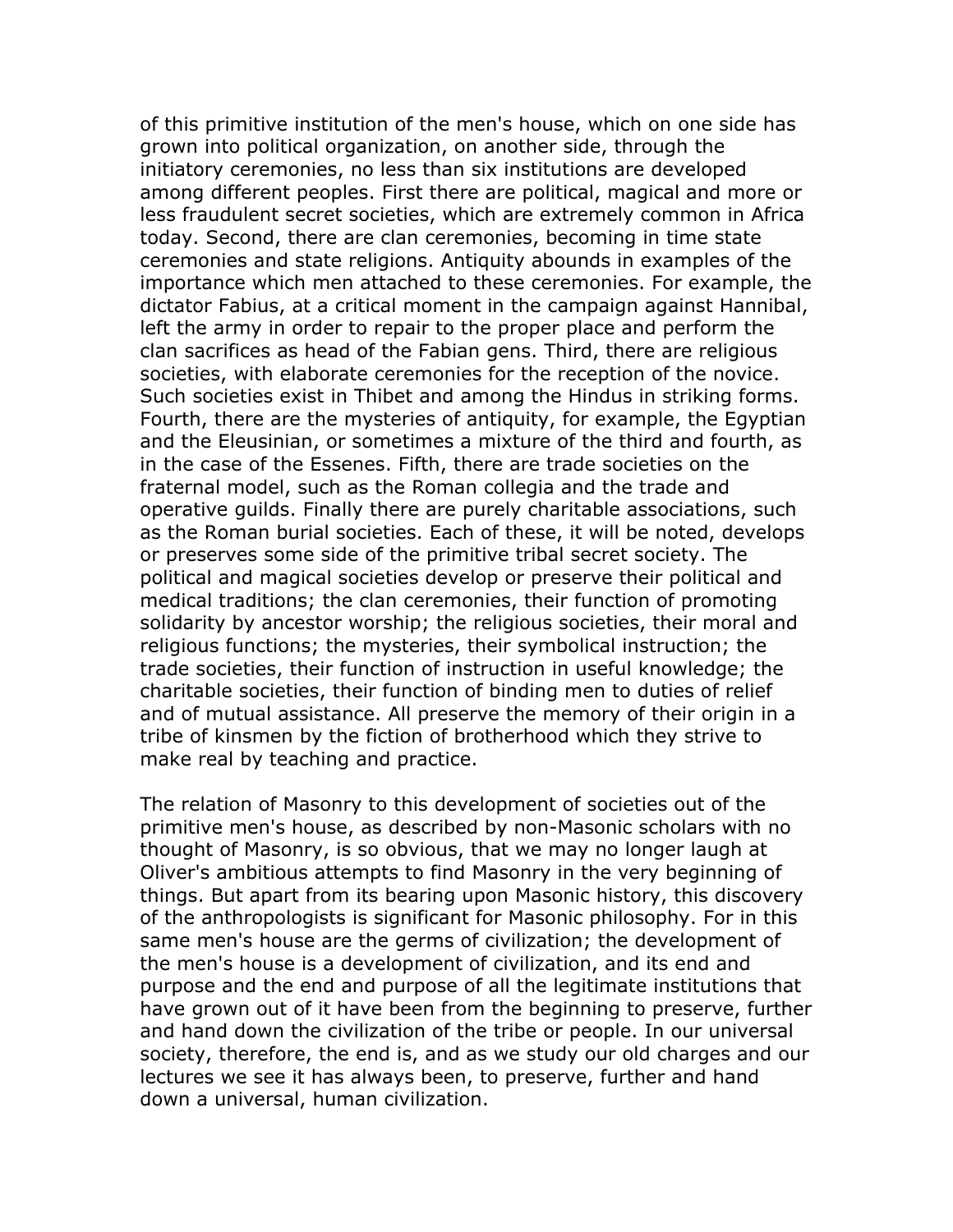Thus we are enabled to answer the three problems of Masonic philosophy.

1. What is the end of Masonry; for what do we exist as an organization? The answer of the Masonic neo-idealist would be that our end in common with all social institutions is to preserve, to develop and to transmit to posterity the civilization wrought by our fathers and passed on to us.

2. What is the place of Masonry in a rational scheme of human activity ? What is its relation to other kindred activities? The answer would be, that it is an organization of human effort along the universal lines on which all may agree in order to realize our faith in the efficacy of conscious effort in preserving and promoting civilization. What other human organizations do along lines of caste or creed or within political or territorial limits hampered by the limits of political feeling or local prejudice, we seek to achieve by universality--by organizing the universal elements in man that make for culture and civilization.

3. How does Masonry achieve its end? Our answer would be that it makes for civilization by its insistence on the solidarity of humanity, by its insistence on universality and by the preservation and transmission of an immemorial tradition of human solidarity and of universality. So conceived, this tradition becomes a force of the first moment in maintaining and advancing civilization. And in this way we connect on the one hand with the practical systems of Preston and of Krause. The ideal of the eighteenth century was knowledge. The ideal of the nineteenth century was the individual moral life. The ideal of the twentieth century, I take it, is the universal human life. But what are these but means toward the advance of human culture? And on the other hand we connect also with Oliver and with Pike. For they were idealists and so are we. Only they sought a simple, static idea of which the universe was a manifestation or an unfolding. We turn rather to a complex and growing idea and claim to do no more than interpret it in terms of the ideals of the time and place.

My brethren, we of all men, owe it to ourselves and to the world, to be universal in spirit. Universality is a lesson the whole world is learning and must learn. But we ought to know it well already. We ought to be upon the front bench of the world's school, setting an example to our more backward school-fellows. Wherever in the world there is a lodge of Masons, there should be a focus of civilization, a center of the idea of universality, radiating reason to put down prejudice and advance